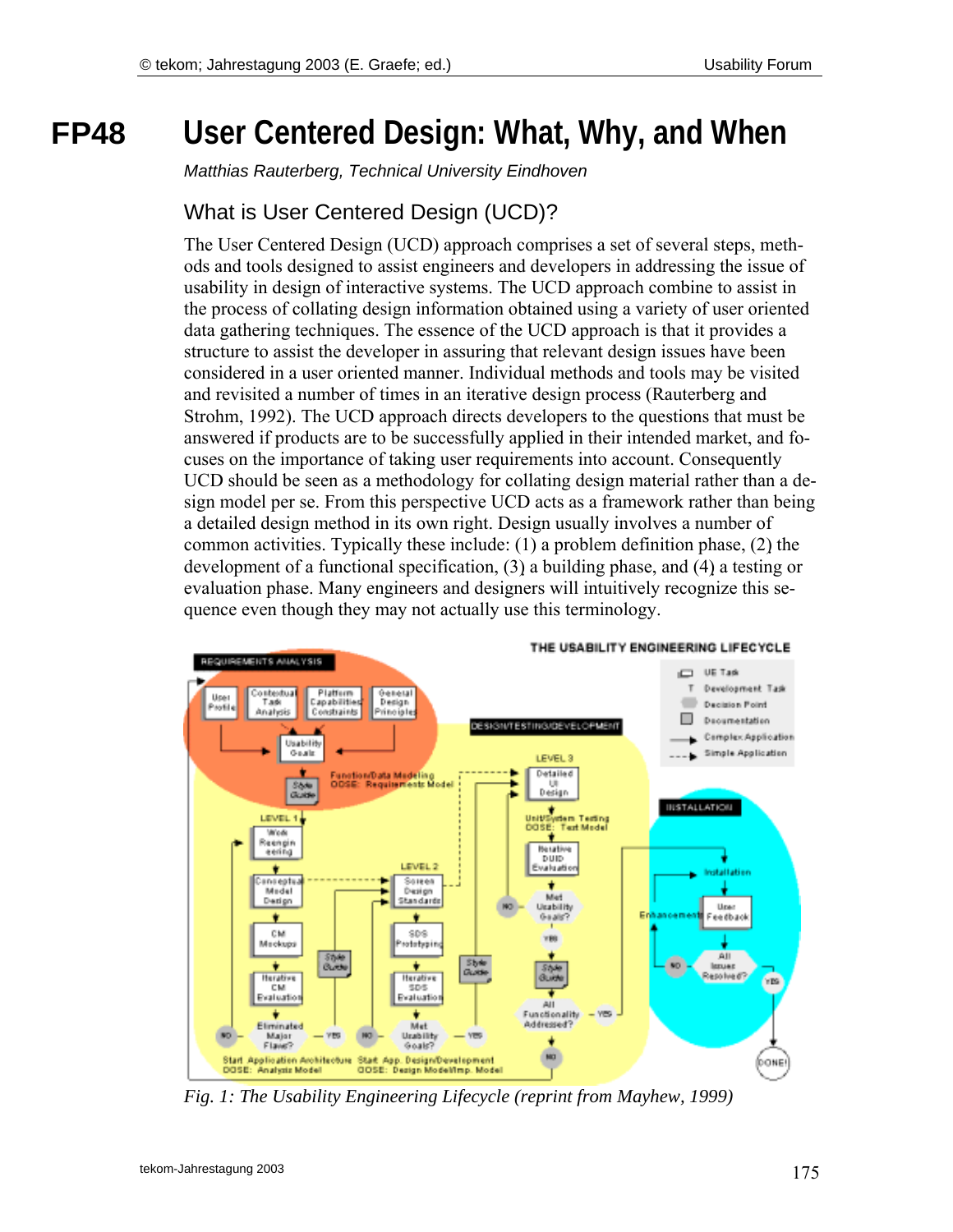#### Why is UCD important?

Several cases in industry show clearly why a UCD approach can improve the business by improved usability.

**Case-1 'IBM website'**: On IBM's website, the most popular feature was the search function, because the site was difficult to navigate. The second most popular feature was the 'help' button, because the search technology was so ineffective. IBM's solution was a 10-week effort to redesign the site, which involved more than 100 employees at a cost estimated 'in the millions USD.' The result: In the first week after the redesign, use of the 'help' button decreased 84 per cent, while sales increased 400 per cent (Tedeschi, 1999).

**Case-2 'Online shopping'**: A report showed that 39 per cent of test shoppers failed in their buying attempts because e-commerce sites were too difficult to navigate. Additionally, 56 per cent of search attempts failed. Creative Good offered the striking revelation that a dollar spent on advertising during the 1998 holiday season produced \$5 in total revenue, while a dollar spent on user centered design improvements yielded more than \$60 (Enos, 2000).

**Case-3 'Stock exchange'**: After the New York Stock Exchange upgraded its core trading systems using user-centered design techniques, productivity rose dramatically and users' error rates fell by a factor of 10 even though workloads more than doubled (Gibbs, 1997).

**Case-4 'Software products in general'**: In a study of around 8,000 software development projects conducted by over 300 American companies, the Standish Group found that only 16 per cent of projects were successful (completed on time and on budget, with all features and functions as initially specified). The three main reasons for project failure were: (1) Lack of user input, (2) incomplete requirements and specifications, (3) changing requirements and specifications (Standish Group, 1995). Around 63 per cent of software projects exceed their cost estimates. The top four reasons for this are: (1) frequent requests for changes from users; (2) overlooked tasks;  $(3)$  users' lack of understanding of their own requirements;  $(4)$  insufficient user-analyst communication and understanding (Lederer and Prasad, 1992).

Only 33% of the maintenance effort is spent for debugging, and 67% of the maintenance effort therefore is needed for changing the systems (e.g. changed requirements caused by users). Adequate effort in the early development stages reduces the often cost- and time intensive repair and correction tasks in the maintenance phase (Rauterberg and Strohm, 1992).

It is about  $40-100$  times more expensive to fix problems in the maintenance phase of a program than in the design phase (Boehm, 1981).

Systems designed with usability engineering have typically reduced the time needed for training by around 25 per cent. User-centered design typically cuts errors in usersystem interaction from five per cent down to one per cent. Without user-centered design, a user interface typically has around 40 flaws that can slow users and lead to errors (Landauer, 1995).

Revenues for one Digital Equipment Corporation product that was developed using user-centered design techniques increased 80 per cent for the new version of the software, and customers cited usability as the second most significant improvement (Wixon and Jones, 1995).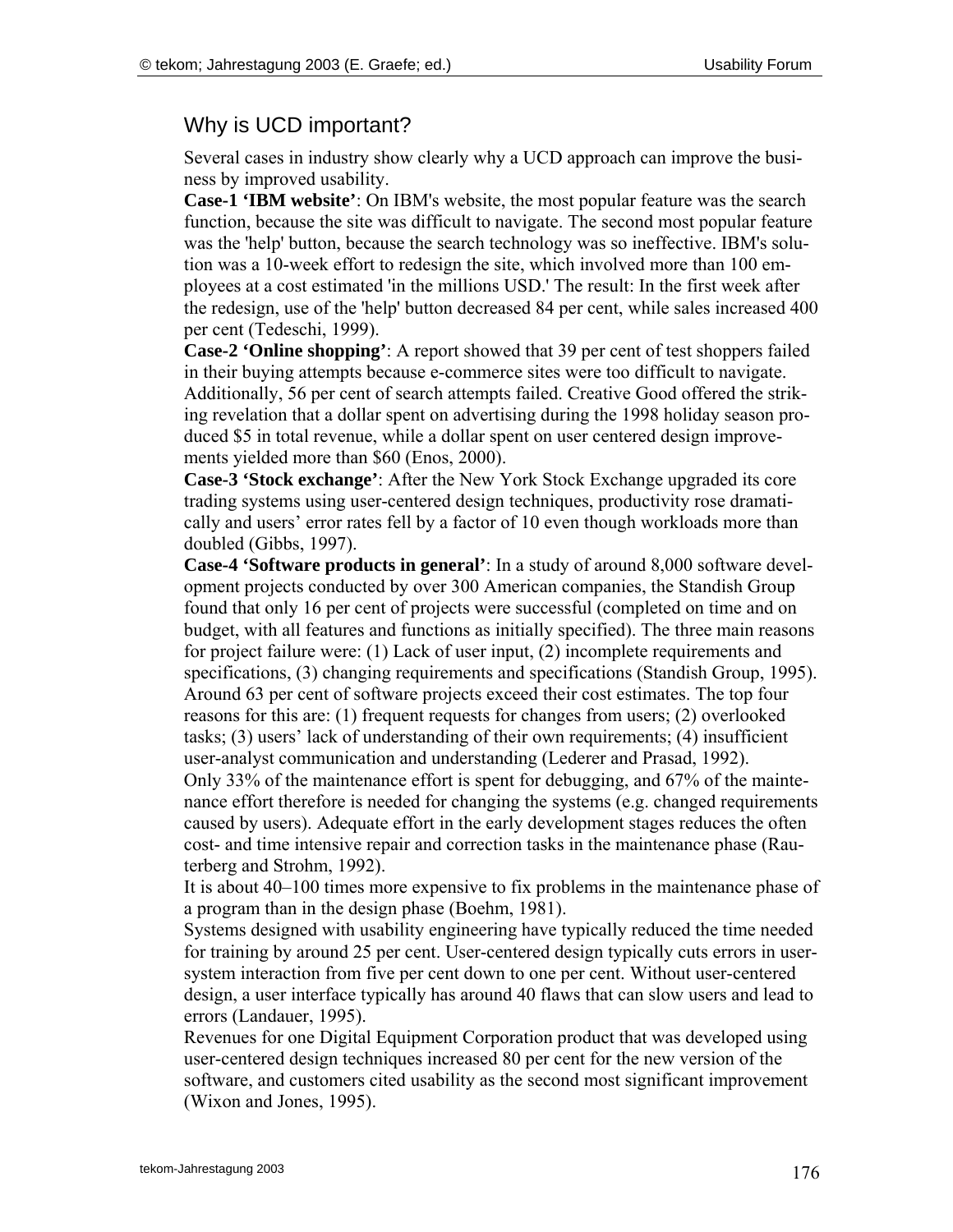### When and how does UCD help?

Let us now look at the UCD approach in more detail and consider how user orientation can be embedded within it (Mayhew, 1999).

(1) Problem definition is where a designer will identify a problem and begin to conceptualize a potential solution (e.g. a product or service). This process can be broken down into a series of inter-related activities which differ in purpose and level of detail required. These might include background research to establish the nature of the intended market; the extent of competition posed by similar products already in existence; the need to adhere to standards; estimates of the cost of development of the new product, and so on. It is at this early stage of the process that designers may find greatest use of the UCD methodology's methods and tools. The majority of UCD tools may be utilized at this stage. Briefly, the Environmental Context and Product Environment tools allow designers to refine a general understanding of the problem that is to be explored and to examine how a product may fit into the wider context in which end users live. The main purpose of these tools is to force developers to consider the wider implications of how the product will be supported, and also document some of the likely implications of these factors.

(2) Functional Specification: Once some understanding of the users and their activities has been obtained, it is necessary for developers to move to the more creative process of developing a detailed specification for a product to satisfy users needs. UCD assists in the process of refining a functional specification for products i.e. what should be implemented, but does not explicitly address technical details of the non-functional specification. The UCD framework assists in this definition process with a Product Attribute Matrix (PAM), which assists developers in cross– referencing the desired features of a product (as revealed through User and Activity Analyses) with its actual features (as suggested through Product Analysis and Environmental Context considerations). This allows an initial analysis of the likely success of a product in meeting the user requirements. The results of this comparison are then used to create a Requirements Summary (RS) and Design Summary (DS), which may be taken through into the build process.

(3) Build: Building the product follows the specification process. UCD does not provide assistance in the management of this process as this is largely a technical activity.

(4) Test: Once a physical prototype or product exists, UCD directly supports the planning of testing and evaluation activities through the usability evaluation tools and testing methods. These assist in the planning of testing activities, in summarizing the results of such testing, and in recording any actions needed in the form of design modifications. The emphasis is on evaluation of the functionality of products and the degree of match between the capabilities of the product and the needs of users.

Summary: UCD works (IOP-MMI, 2002).